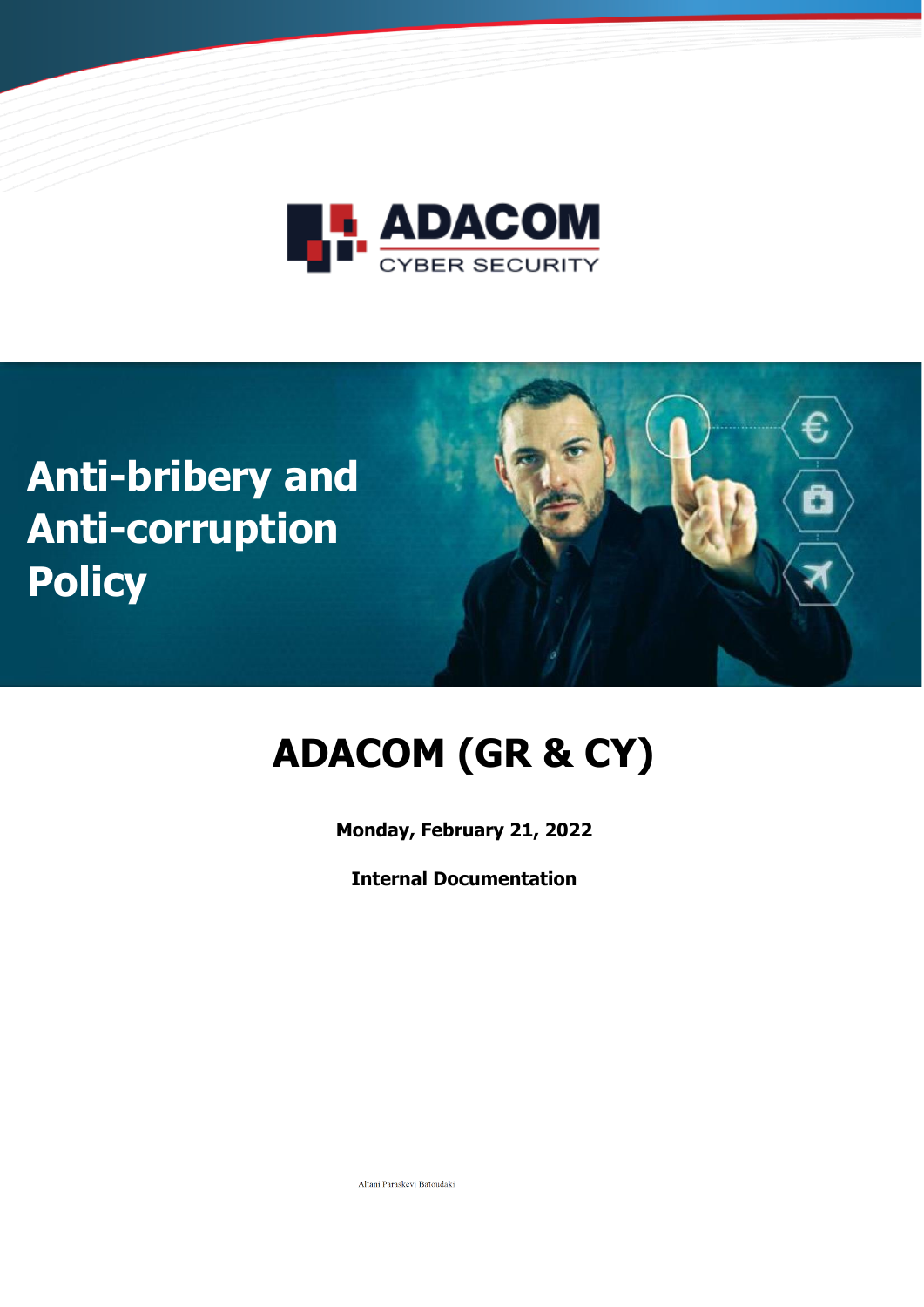## **Document Information**

| <b>General Information</b> |                                         |
|----------------------------|-----------------------------------------|
| <b>Organization Name</b>   | ADACOM (GR & CY)                        |
| <b>Document Title</b>      | Anti-bribery and Anti-corruption Policy |
| <b>Document Category</b>   | <b>Internal Documentation</b>           |
| <b>Subcategory</b>         | Policy                                  |
| <b>Submission Date</b>     | 21/2/2022                               |
| <b>Page Number</b>         | 10                                      |
| <b>Classification</b>      | <b>Internal Use</b>                     |

| <b>Document History</b> |                |                             |
|-------------------------|----------------|-----------------------------|
| Date                    | <b>Version</b> | <b>Comments</b>             |
| 21/02/2022              | 1.0            | Initial Procedure Statement |
|                         |                |                             |
|                         |                |                             |

|                 | <b>Quality Management</b> |                                     |                  |                                                                      |                   |
|-----------------|---------------------------|-------------------------------------|------------------|----------------------------------------------------------------------|-------------------|
|                 | <b>Date</b>               | <b>Full Name</b>                    | <b>Company</b>   | <b>Title/Position</b>                                                | <b>Completion</b> |
| <b>Writing</b>  | 10/02/2022                | Konstantinos<br><b>Xarchoulakos</b> | ADACOM (GR & CY) | <b>AB System</b><br>Coordinator, Cyber<br><b>Security Consulting</b> | OK                |
| <b>Review</b>   | 15/02/2022                | Panagiota Lagou                     | ADACOM (GR & CY) | Senior Manager,<br><b>Cyber Security</b><br>Consulting               | OK                |
| <b>Approval</b> | 21/02/2022                | Altani Batoudaki                    | ADACOM (GR & CY) | <b>Country Manager</b><br>(Adacom CY)                                | OK                |
| <b>Approval</b> | 21/02/2022                | Panos Vassiliadis                   | ADACOM (GR & CY) | Managing Director<br>(Adacom GR)                                     | OK                |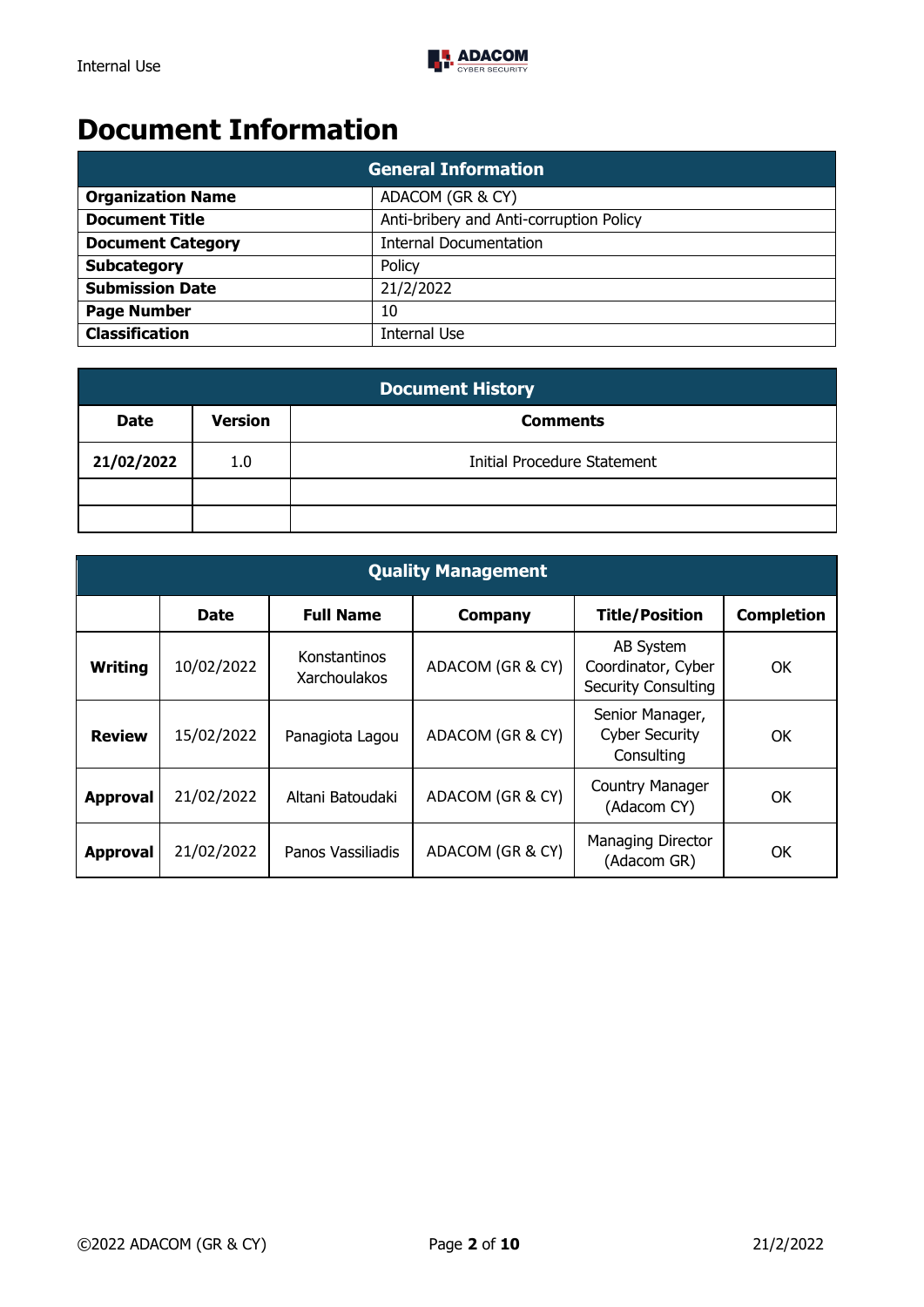

# **Table of Contents**

| 1.  |  |
|-----|--|
| 2.  |  |
| 3.  |  |
| 4.  |  |
| 5.  |  |
| 6.  |  |
| 7.  |  |
| 8.  |  |
| 9.  |  |
| 10. |  |
| 11. |  |
| 12. |  |
| 13. |  |
| 14. |  |
| 15. |  |
| 16. |  |
| 17. |  |
| 18. |  |
| 19. |  |
| 20. |  |
| 21. |  |
| 22. |  |
|     |  |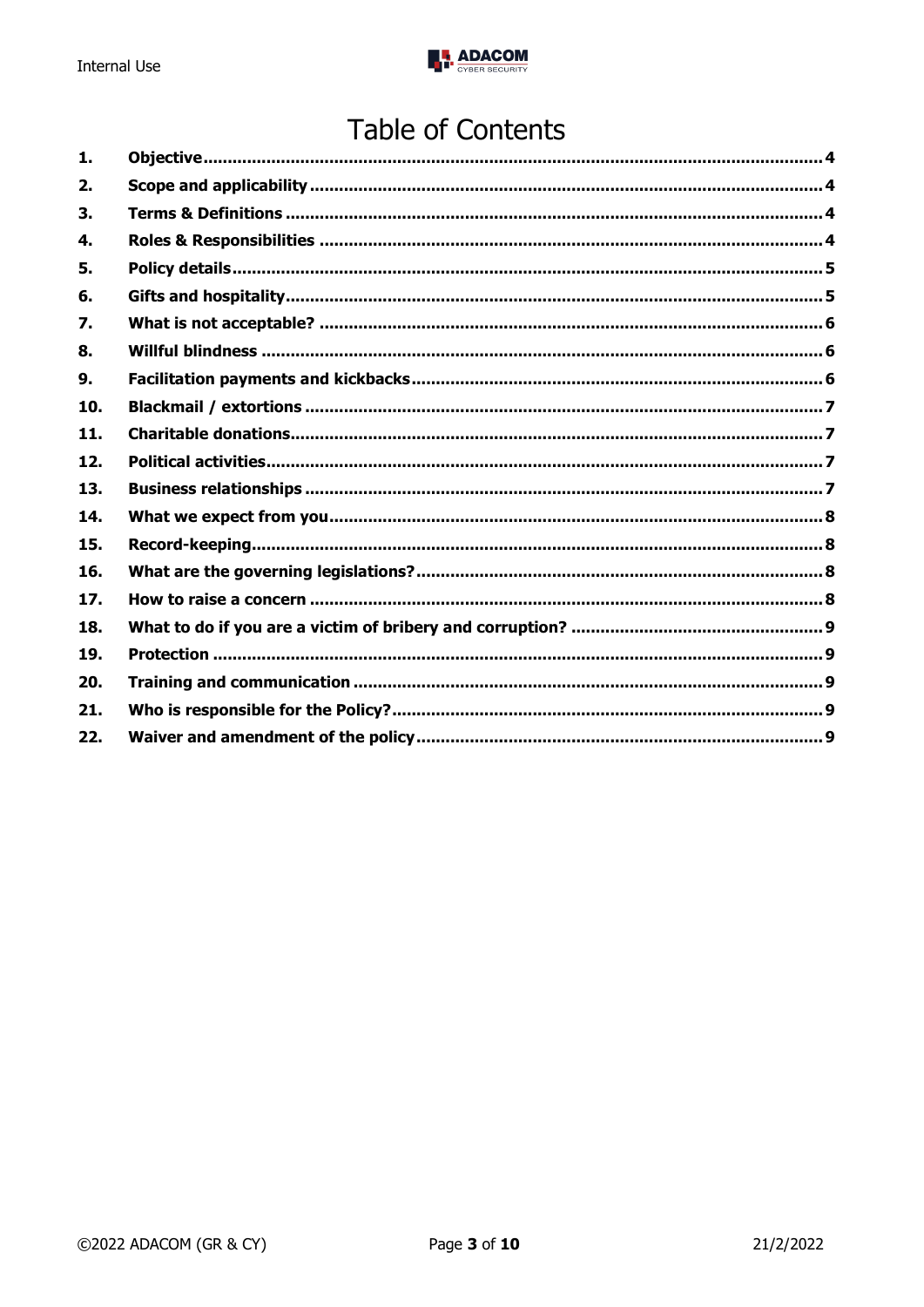

# <span id="page-3-0"></span>1. Objective

ADACOM (GR & CY) (hereinafter "Organization") is committed to the prevention, deterrence and detection of fraud, bribery and all other corrupt business practices. It is Organization's policy to conduct all of its business activities with honesty, integrity and the highest possible ethical standards and vigorously enforce its business practice, wherever it operates throughout the world, of not engaging in bribery or corruption.

# <span id="page-3-1"></span>2. Scope and applicability

In this policy, third party means any individual or organisation you come into contact with during the course of your work for us, and includes actual and potential clients, customers, suppliers, distributors, business contacts, agents, advisers, and government and public bodies, including their advisors, representatives and officials, politicians and political parties.

This policy applies to all individuals working at all levels and grades of the Organization, including senior managers, officers, directors, employees (whether permanent, fixed-term or temporary), consultants, contractors, trainees, seconded staff, home workers, casual workers and agency staff, volunteers, interns, agents, sponsors, or any other person associated with us, or any of our subsidiaries or their employees, wherever located (collectively referred to as employees in this policy).

| <b>Term</b>                                     | <b>Acronym/Definition</b>                                                                                                                                                                                                                                                                                                                                                     |
|-------------------------------------------------|-------------------------------------------------------------------------------------------------------------------------------------------------------------------------------------------------------------------------------------------------------------------------------------------------------------------------------------------------------------------------------|
| ABMS<br>(Anti-bribery)<br>Management<br>System) | Anti-Bribery Management System is designed to help companies prevent, detect and<br>respond to bribery incidences.                                                                                                                                                                                                                                                            |
| AB                                              | Anti-bribery                                                                                                                                                                                                                                                                                                                                                                  |
| Third Party                                     | Third party means any individual or organisation you come into contact with during the<br>course of your work for us, and includes actual and potential clients, customers, suppliers,<br>distributors, business contacts, agents, advisers, and government and public bodies,<br>including their advisors, representatives and officials, politicians and political parties. |
| Line manager                                    | A line manager is the first layer of management above the front-line workers. They're<br>accountable for their department, or part in the business. They manage one or more<br>members of staff and oversee and evaluate employee contribution, performance and<br>development.                                                                                               |
| Asset                                           | A business asset is an item of value owned by an organization. Business assets span many<br>categories. They can be physical, tangible goods, such as vehicles, real estate, computers,<br>office furniture, and other fixtures, or intangible items, such as intellectual property.                                                                                          |

# <span id="page-3-2"></span>3. Terms & Definitions

# <span id="page-3-3"></span>4. Roles & Responsibilities

| <b>Role</b>              | <b>Responsibility</b>                                                                                                                                                                                                                                                                                                                                                                                        |
|--------------------------|--------------------------------------------------------------------------------------------------------------------------------------------------------------------------------------------------------------------------------------------------------------------------------------------------------------------------------------------------------------------------------------------------------------|
| AB System<br>Coordinator | The AB System Coordinator is responsible for:<br>identifying all bribery risks after discussion with Functional Heads,<br>evaluate the same for their impact on Organization,<br>$\bullet$<br>ensuring that risks are managed through mitigation/action plan,<br>preparing risk analysis and ensuring that all risks arising from the Organization's<br>activities and services are identified and recorded, |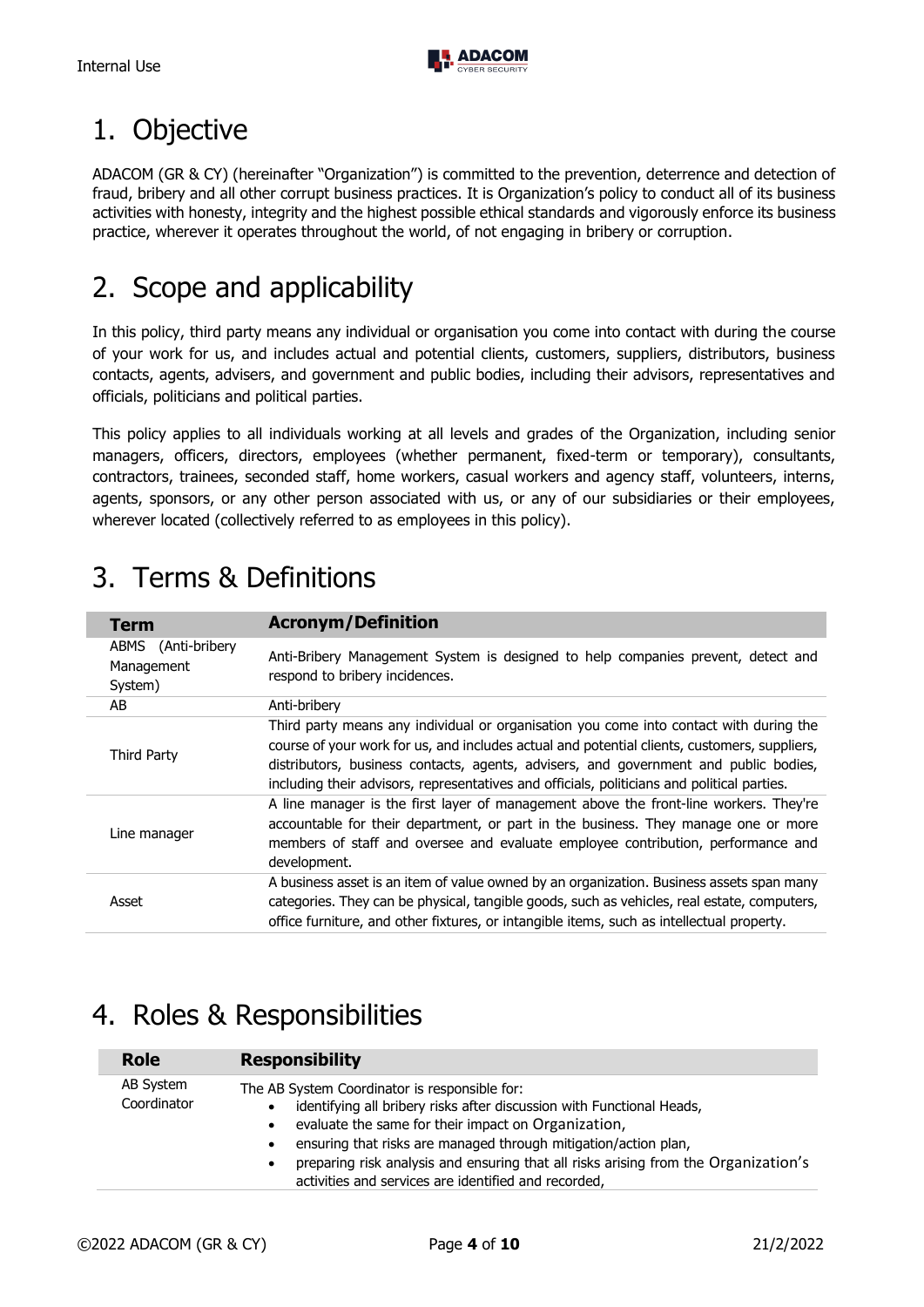

|                            | establishing a system for risk evaluation and ensuring that actions are initiated as<br>$\bullet$<br>soon as a risk is realized to mitigate the risk.                                                                                         |
|----------------------------|-----------------------------------------------------------------------------------------------------------------------------------------------------------------------------------------------------------------------------------------------|
| Functional<br><b>Heads</b> | Functional Heads are responsible for:<br>identifying the bribery risk,<br>evaluating the bribery risk conserving its impact on the Organization,<br>$\bullet$<br>ensuring that risks are managed through mitigation/action plan.<br>$\bullet$ |
| Whistleblower<br>Committee | Whistleblower Committee is responsible for investigating and dealing with bribery.                                                                                                                                                            |

# <span id="page-4-0"></span>5. Policy details

A bribe is an inducement, payment, reward or advantage offered, promised or provided to any person in order to gain any commercial, contractual, regulatory or personal advantage. It is illegal to directly or indirectly offer a bribe or receive a bribe. It is also a separate offence to bribe a government/ public official. "Government/ public official" includes officials, whether elected or appointed, who hold a legislative, administrative or judicial position of any kind in a country or territory.

A bribe may be anything of value and not just money, gifts, inside information, sexual or other favors, corporate hospitality or entertainment, offering employment to a relative, payment or reimbursement of travel expenses, charitable donation or social contribution, abuse of function and can pass directly or through a third party. Corruption includes wrongdoing on the part of an authority or those in power through means that are illegitimate, immoral or incompatible with ethical standards.

# <span id="page-4-1"></span>6. Gifts and hospitality

Employees or members of their immediate families (spouse, mother, father, son, daughter, brother, sister or any of these step- or in-law relationships, whether established by blood or marriage including common law marriage) should not provide, solicit or accept cash or its equivalent, entertainment, favors, gifts or anything of substance to or from competitors, vendors, suppliers, customers or others that do business or are trying to do business with the Organization. Loans from any persons or companies having or seeking business with the Organization, except recognized financial institutions, should not be accepted. All relationships with those who the Organization deals with should be cordial, but must be on an arm's length basis. Nothing should be accepted, nor should the employee have any outside involvement, that could impair, or give the appearance of impairing, an employee's ability to perform his/her duties or to exercise business judgment in a fair and unbiased manner.

This Policy does not prohibit normal and appropriate gifts, hospitality, entertainment and promotional or other similar business expenditure, such as calendars, diaries, pens, meals and invitations to theatre and sporting events (given and received), to or from Third Parties. However, the key determining factor for the appropriateness of the gift or hospitality and/or its value would be based on facts and circumstances under which such gift or hospitality is provided.

The practice of giving gifts and hospitality is recognized as an established and important part of doing business. However, it is prohibited when they are used as bribes. Giving gifts and hospitality varies between countries and sectors and what may be normal and acceptable in one country may not be so in another.

To avoid committing a bribery offence, the gift or hospitality must be:

- a) Reasonable and justifiable in all circumstances.
- b) Intended to improve the image of the Organization, better present its products and services or establish cordial relations.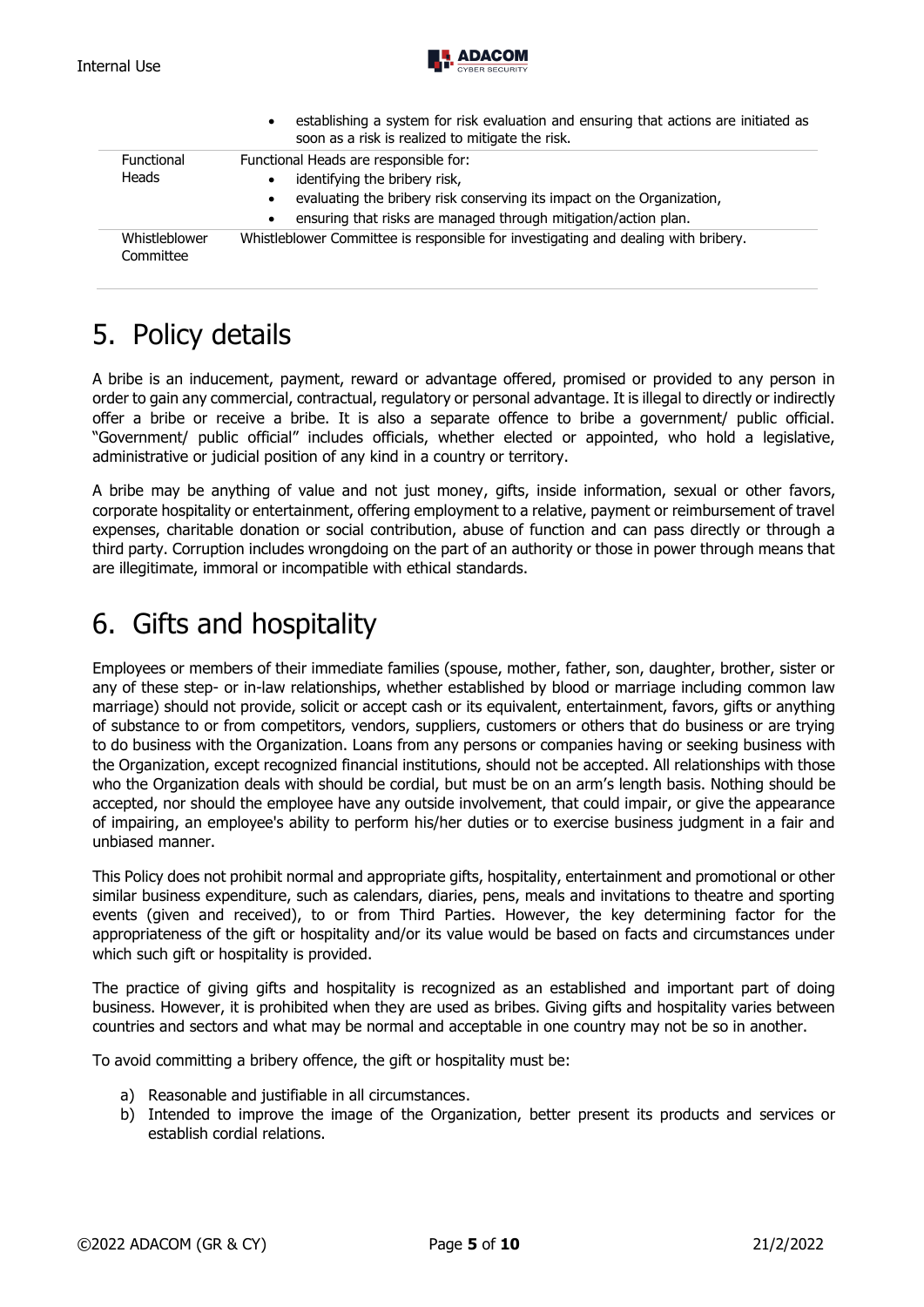

The giving or receiving gifts or hospitality is acceptable under this Policy if all the following requirements are met:

- a) It is not made with the intention of influencing a Third Party to obtain/ retain business or a business advantage or to reward the provision or retention of business or a business advantage or in explicit or implicit exchange for favors / benefits or any other corrupt purpose.
- b) It complies with local laws and customs.
- c) It does not include cash or a cash equivalent (such as gift certificates or vouchers).
- d) It is appropriate in the circumstances. For example, in Greece, it is customary for small gifts to be given at Christmas time.
- e) Taking into account the reason for the gift or hospitality, it is of an appropriate type and value and given at an appropriate time.
- f) It is given openly, not secretly, and in a manner that avoids the appearance of impropriety.

#### <span id="page-5-0"></span>7. What is not acceptable?

It is not acceptable for any employee of the Organization (or someone on his / her behalf) to:

- a. Accept an offer of a gift of any size from any Third Party which is in negotiation with, or is submitting a proposal to the Organization.
- b. Give, promise to give or offer, any payment, gift, hospitality or advantage with the expectation or hope that a business advantage will be given or received or to reward a business advantage already given.
- c. Give, promise to give or offer, any payment, gift or hospitality to a government official, agent or representative to "facilitate" or expedite a routine procedure.
- d. Accept or solicit any payment, advantage, gift or hospitality from a Third Party that you know or suspect is being offered with the expectation that it will obtain a business advantage for them.
- e. Threaten or retaliate against, another employee who has refused to commit a bribery offence or who has raised concerns under this Policy.
- f. Engage in any activity that might lead to a breach of this Policy.

The points stated above are illustrative in nature and in no way intend to limit the applicability of this Policy.

## <span id="page-5-1"></span>8. Willful blindness

If an employee willfully ignores or turns a blind eye to any evidence of corruption or bribery within his / her department and/or around him/her, it will also be taken against the employee. Although such conduct may be "passive", i.e. the employee may not have directly participated in or may not have directly benefited from the corruption or bribery concerned, the willful blindness to the same can, depending upon the circumstances, carry the same disciplinary action as an intentional act.

## <span id="page-5-2"></span>9. Facilitation payments and kickbacks

Facilitation payments are a form of bribery made for the purpose of expediting or facilitating the performance of a public official for a routine governmental action, and not to obtain or retain business or any improper business advantage. Facilitation payments tend to be demanded by low-level officials to obtain a level of service to which one would normally be entitled to.

Our strict policy is that facilitation payments must not be paid. We recognise, however, that our employees may be faced with situations where there is a risk to the personal security of an employee or his/her family and where a facilitation payment is unavoidable, in which case the following steps must be taken: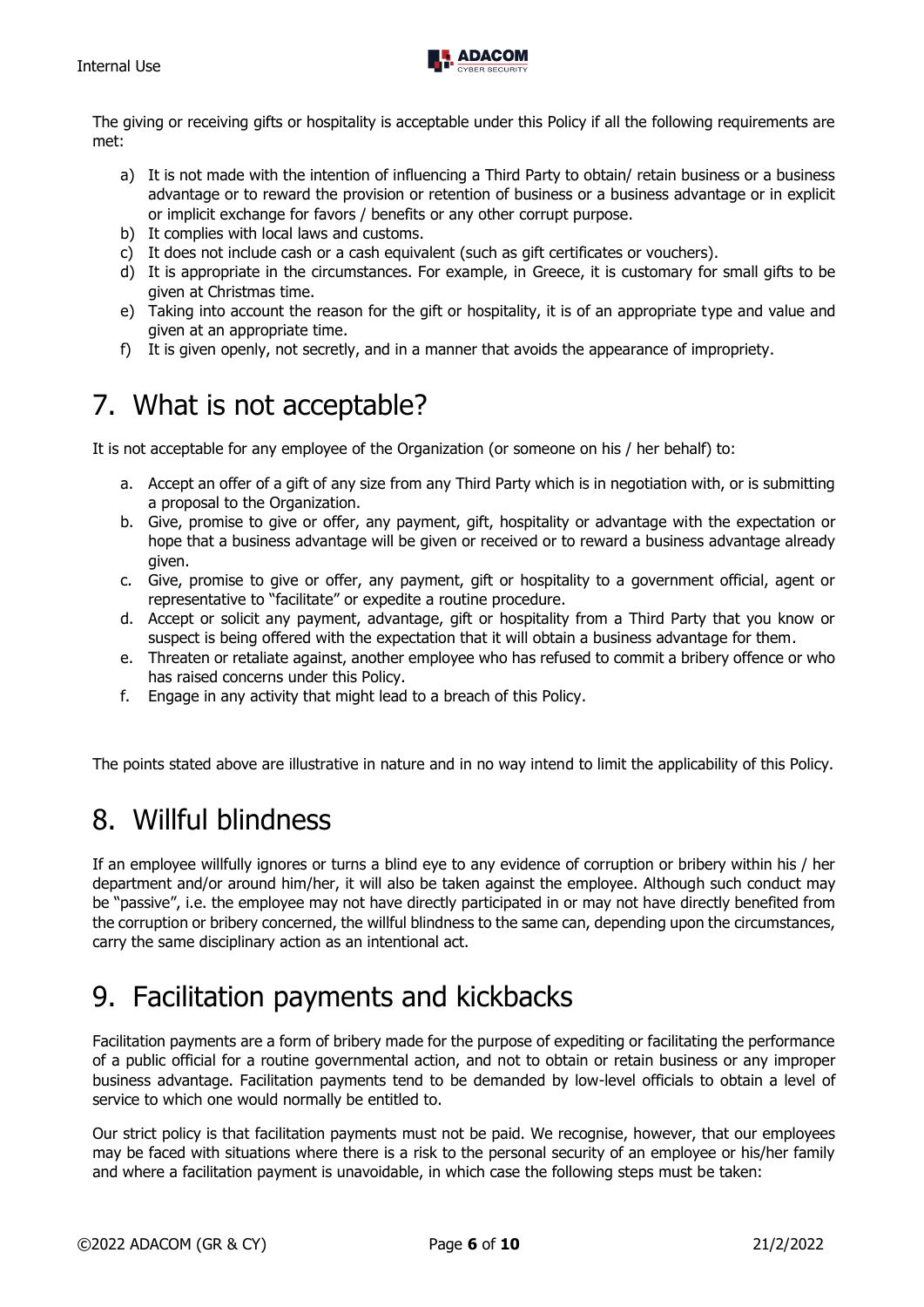

- Keep any amount to the minimum;
- Create a record concerning the payment; and
- Report it to your line manager.

In order to achieve our aim of not making any facilitation payments, the Finance department of the Organization will keep a record of all payments made, which must be reported to the Organization's Anti-Bribery Committee upon request and if needed, in order to evaluate the business risk and to develop a strategy to minimise such payments in the future.

# <span id="page-6-0"></span>10.Blackmail / extortions

We remain committed to our policy of not making Facilitation Payments. The only limited exception to this is in circumstances where you or the Third Parties are left with no alternative but to make payments in order to protect against loss of life, limb or liberty. In such circumstances, you make the payment and it is your immediate responsibility to contact your Manager and the Whistleblower Committee as soon as possible after the event, so that the incident can be properly recorded, reviewed and accounted for with the authorities.

## <span id="page-6-1"></span>11.Charitable donations

As part of its corporate citizenship activities, the Organization may support local charities or provide sponsorship, for example, to sporting or cultural events. We only make charitable donations that are legal and ethical under local laws and practices and also within the corporate governance framework of the organization.

#### <span id="page-6-2"></span>12.Political activities

We are apolitical, advocate government policies on sustainability and do not contribute financial or in-kind to political parties, politicians and related institutions in any of the countries.

We do not make contributions to political parties, political party officials or candidates for political office.

Payment or use of corporate assets of any type as payment, directly or indirectly to any person, business, political organization or public official for any unlawful or unauthorized purpose is prohibited. You should not make any political contribution on behalf of the Organization, use any of the Organization's resources to assist a candidate or elected official in any campaign or coerce or direct another employee to vote a certain way. You should never attempt to offer any incentives to public officials in the hopes of influencing the decision of that individual.

#### <span id="page-6-3"></span>13.Business relationships

The Organization expects all Third Parties doing business with them to approach issues of bribery and corruption in a manner that is consistent with the principles set out in this Policy. The Organization requires all Third Parties to cooperate and ensure compliance with these standards, to continue the business relationship.

In order to maintain the highest standards of integrity, with respect to any dealings with a Third Party, you must ensure that:

- a) Employees and associates shall conduct due diligence enquiries to review the integrity records of any Third Party before entering a commercial relationship with them,
- b) Employees and associates shall fully document the engagement process and the final approval of the selection of any Third Party,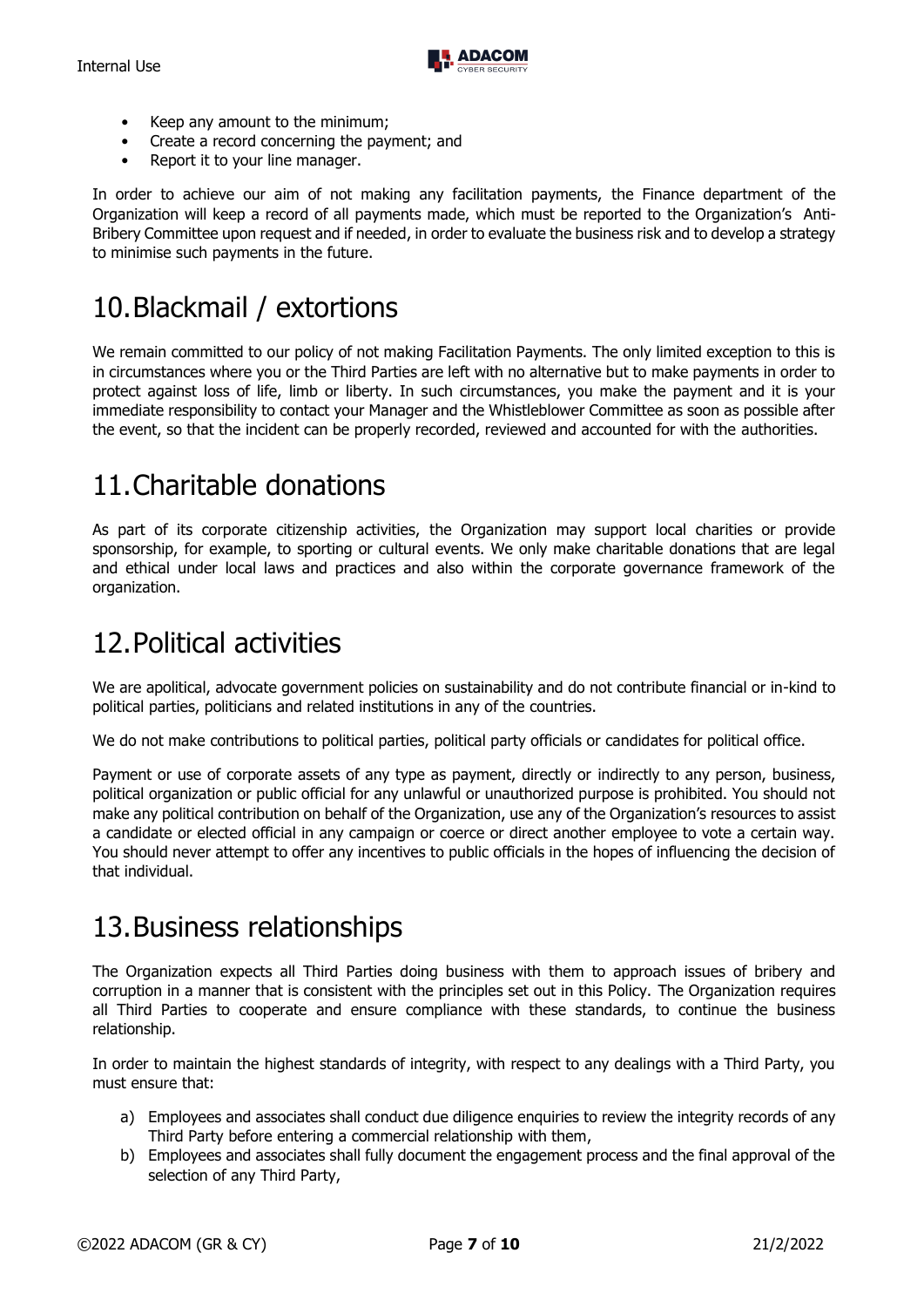

- c) Employees and associates shall implement a program to provide appropriate information on this Policy to all Third Parties engaged in a business relationship with the Organization,
- d) Employees and associates shall ensure that:
	- Each Third-Party within your work area are fully briefed on this Policy and have made a formal commitment in writing to abide by it,
	- Fees and commissions agreed will be appropriate and justifiable remuneration for legitimate services rendered,
	- Contractual agreements will include appropriate wording making it possible to withdraw from the relationship if any of the Third Parties fail to abide by this Policy.

In the event of any doubt on the integrity of a Third Party, it is the employee's responsibility to contact his / her Manager and the Whistleblower Committee as soon as possible.

#### <span id="page-7-0"></span>14.What we expect from you

You must ensure that you read, understand and comply with this policy.

The prevention, detection and reporting of bribery and other forms of corruption are the responsibility of all those working for us or under our control. All employees are required to avoid any activity that might lead to, or suggest, a breach of this policy.

You must notify your manager or the confidential helpline as soon as possible if you believe or suspect that a conflict with or breach of this policy has occurred, or may occur in the future.

Any employee who breaches this policy will face disciplinary action, which could result in dismissal for gross misconduct. We reserve our right to terminate our contractual relationship with other workers if they breach this policy.

#### <span id="page-7-1"></span>15.Record-keeping

Employees must ensure all expenses claims relating to hospitality, gifts or expenses incurred to Third Parties are submitted in accordance with our expenses policy and specifically record the reason for the expenditure.

All accounts, invoices, memoranda and other documents and records relating to dealings with third parties, such as clients, suppliers and business contacts, should be prepared and maintained with strict accuracy and completeness. No accounts will be kept "off-book" to facilitate or conceal improper payments and the same is ensured through effective monitoring and auditing mechanisms in place.

Employees must follow all the procedures laid out in other policies (available in the respective intranet portal) which help in anti-bribery and corruption due diligence on suppliers, potential joint venture parties, clients and other Third Parties.

## <span id="page-7-2"></span>16.What are the governing legislations?

All national laws relating to bribery and corruption, especially such laws that are in place in jurisdictions where the Organization has office(s) or carries out its work, are of importance to the Organization.

#### <span id="page-7-3"></span>17.How to raise a concern

Every person, to whom this policy applies too, is encouraged to raise their concerns about any bribery issue or suspicion of malpractice at the earliest possible stage. If he / she is unsure whether a particular act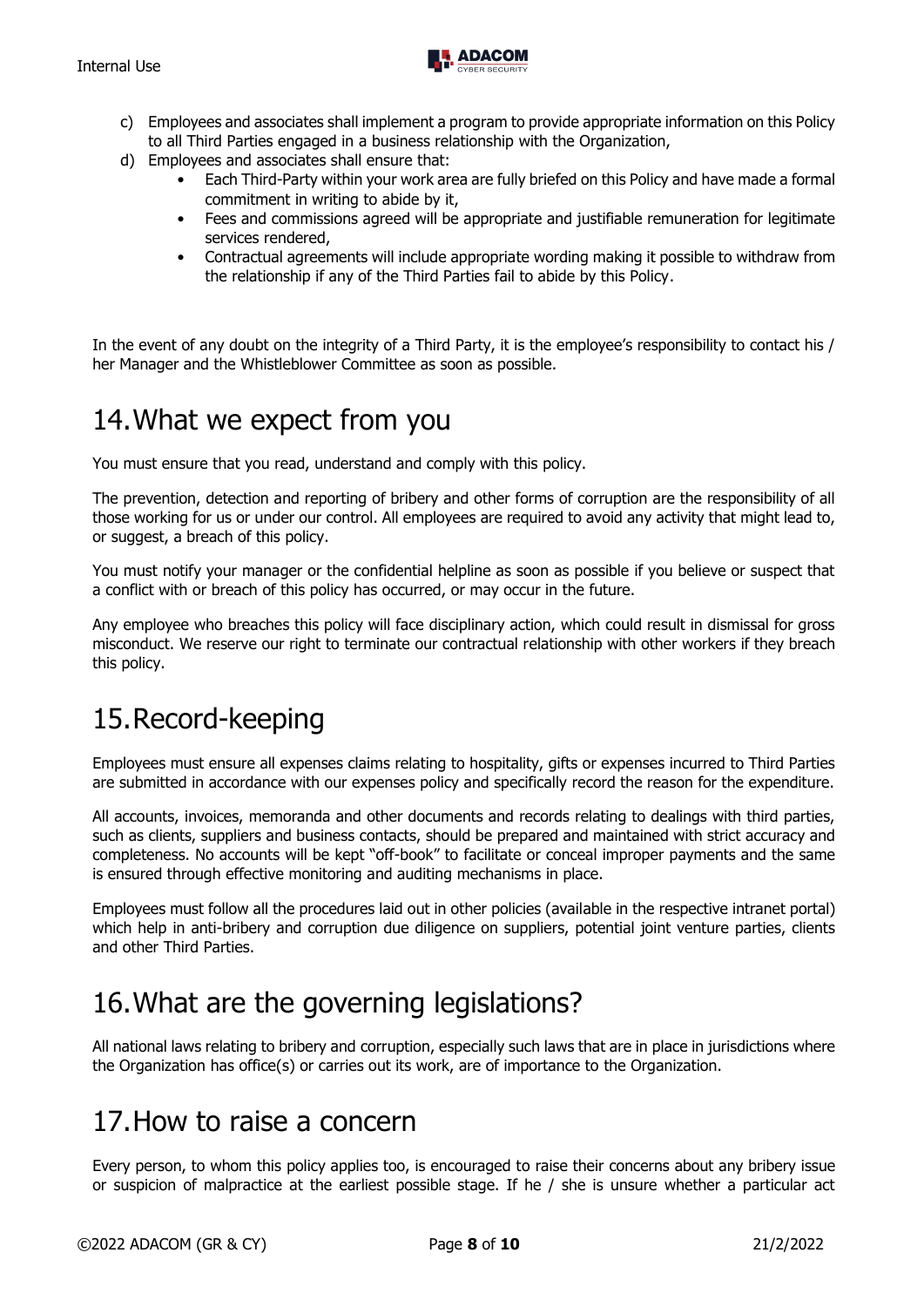

constitutes bribery or corruption or if he / she has any other queries, these should be raised with their respective Manager and/or the AB System Coordinator.

#### <span id="page-8-0"></span>18.What to do if you are a victim of bribery and corruption?

It is important that you tell the Whistleblower Committee as soon as possible if you are offered a bribe by a third party, are asked to make one, suspect that this may happen in the future, or believe that you are a victim of another form of unlawful activity.

#### <span id="page-8-1"></span>19.Protection

Those who refuse to accept or offer a bribe or those who raise concerns or report another's wrong-doing, are sometimes worried about possible repercussions. We encourage openness and will support anyone who raises genuine concerns in good faith under this Policy, even if they turn out to be mistaken. We are committed to ensuring that no one suffers any detrimental treatment as a result of refusing to take part in bribery or corrupt activities or because of reporting their suspicion in good faith that an actual or potential bribery or other corruption offence has taken place or may take place in the future. If any employee believes that he / she have suffered any such treatment, he / she should inform your Manager or the Whistleblower Committee immediately.

## <span id="page-8-2"></span>20.Training and communication

Training on this policy forms part of the induction process for all new employees. All existing employees will receive regular, relevant training on how to implement and adhere to this policy. In addition, all employees will be asked to formally accept conformance to this policy on an annual basis.

Our zero-tolerance approach to bribery and corruption must be communicated to all suppliers, contractors and business partners at the outset of our business relationship with them and as appropriate thereafter.

#### <span id="page-8-3"></span>21.Who is responsible for the Policy?

The board of directors has overall responsibility for ensuring this policy complies with our legal and ethical obligations, and that all those under our control comply with it.

The AB System Coordinator has primary and day-to-day responsibility for implementing this policy, and for monitoring its use and effectiveness and dealing with any queries on its interpretation. Management at all levels are responsible for ensuring those reporting to them are made aware of and understand this policy and are given adequate and regular training on it.

## <span id="page-8-4"></span>22.Waiver and amendment of the policy

We are committed to continuously reviewing and updating our policies and procedures based on lessons learned from operating the Anti-Bribery System. This is so even when the Organization enters new market/ sector/ country which may pose a risk under this Policy. The Compliance/ HR team will monitor the effectiveness and review the implementation of this Policy, regularly considering its suitability, adequacy and effectiveness. Any improvements identified will be made as soon as possible. Therefore, this document is subject to modification. Any amendment or waiver of any provision of this Policy must be approved in writing by the Organization's Board of Directors. The Policy will be reviewed and audited from time to time which requires cooperation from all concerned.